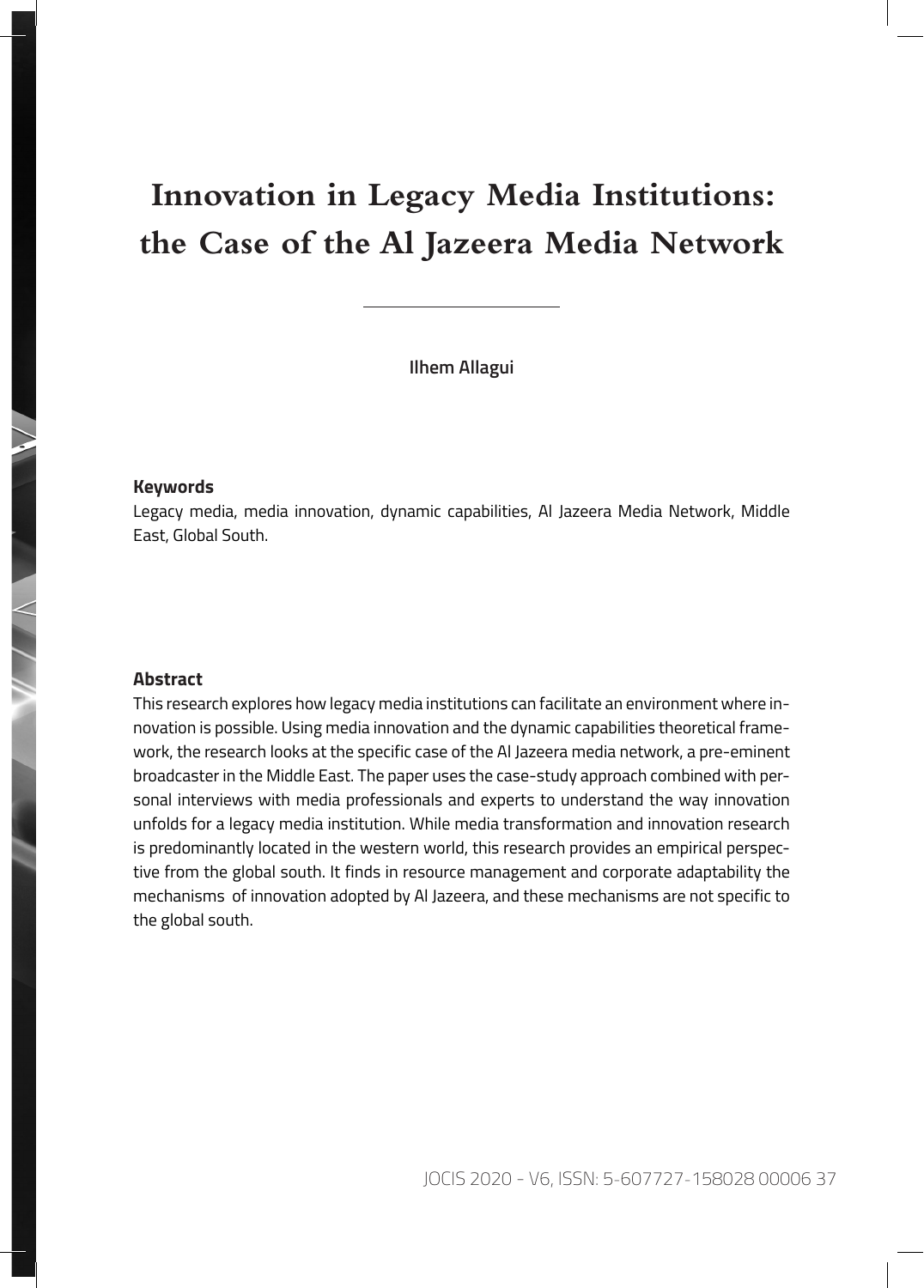## **Introduction**

This study explores how media institutions innovate in and adapt to their complex digital environment to develop and remain sustainable. The study brings in a practical perspective from the global south. It looks at the case of the most prominent news service in the Middle East and North Africa region, Al Jazeera, and the way it has been developing and expanding while simultaneously launching new digital platforms.

With media habits that keep changing, media businesses continue in the quest for value creation and revenue generation. Developing innovative business models that are sustainable and profitable is an ongoing goal for the media industries.

In the academic literature, media innovation is investigated from different perspectives. The technological innovation perspective deals with technical knowledge centered on innovative processes and outcomes that signal change, radical or disruptive, in the ways of producing or consuming media content (Ansari & Krop, 2012; Christensen, 1997; Govindarajan et al., 2011; Kohli & Melville, 2018; Preston et al., 2009). The practice of journalism's perspective deals with issues including innovation in the newsroom and journalism-editing transformations (Mare, 2014; Porcu, 2020), publishing content, and finding business models that enable return on investments (Myllylahti, 2019; O'Brien et al., 2020), as well as issues pertaining to innovation in the organization of the journalistic work (Koivula et al., 2020). Scholars in organizational communication study innovative business models in journalistic work (Koivula et al., 2020), or more broadly in different media types, including legacy (Kueng, 2017) and non-legacy media institutions (Konow-Lund, 2020). Increasingly, to study innovation, researchers involved in media studies from an organizational communication perspective call for a multidisciplinary approach (Storsul & Krumsvik, 2013), which considers the environment or ecosystem capabilities as important as inner-firm capabilities. Known as dynamic capabilities to researchers in the media management field, this approach considers that the companies' resources and value creation change over time and have an impact on the financial performance of organizations (Oliver, 2014). Media management issues pertaining to business models are studied from a management-of-innovation perspective (Malmelin & Virta, 2016), an entrepreneurial perspective (Kiss et al., 2012; Mutterlein & Kunz, 2017), and a marketing-driven perspective (Krumsvik, 2018) - but also from a multidisciplinary perspective, as noted above.

This study adopts a multidisciplinary approach while combining the dynamics-capabilities framework and the organizational-communicational approach, in order to understand the strategies adopted by Al Jazeera to prosper in a media market known for its transformations, and reflect on the applicability of these strategies to other legacy media.

### **Literature review**

#### **On media innovation**

Researchers have been examining media innovation both conceptually and empiri-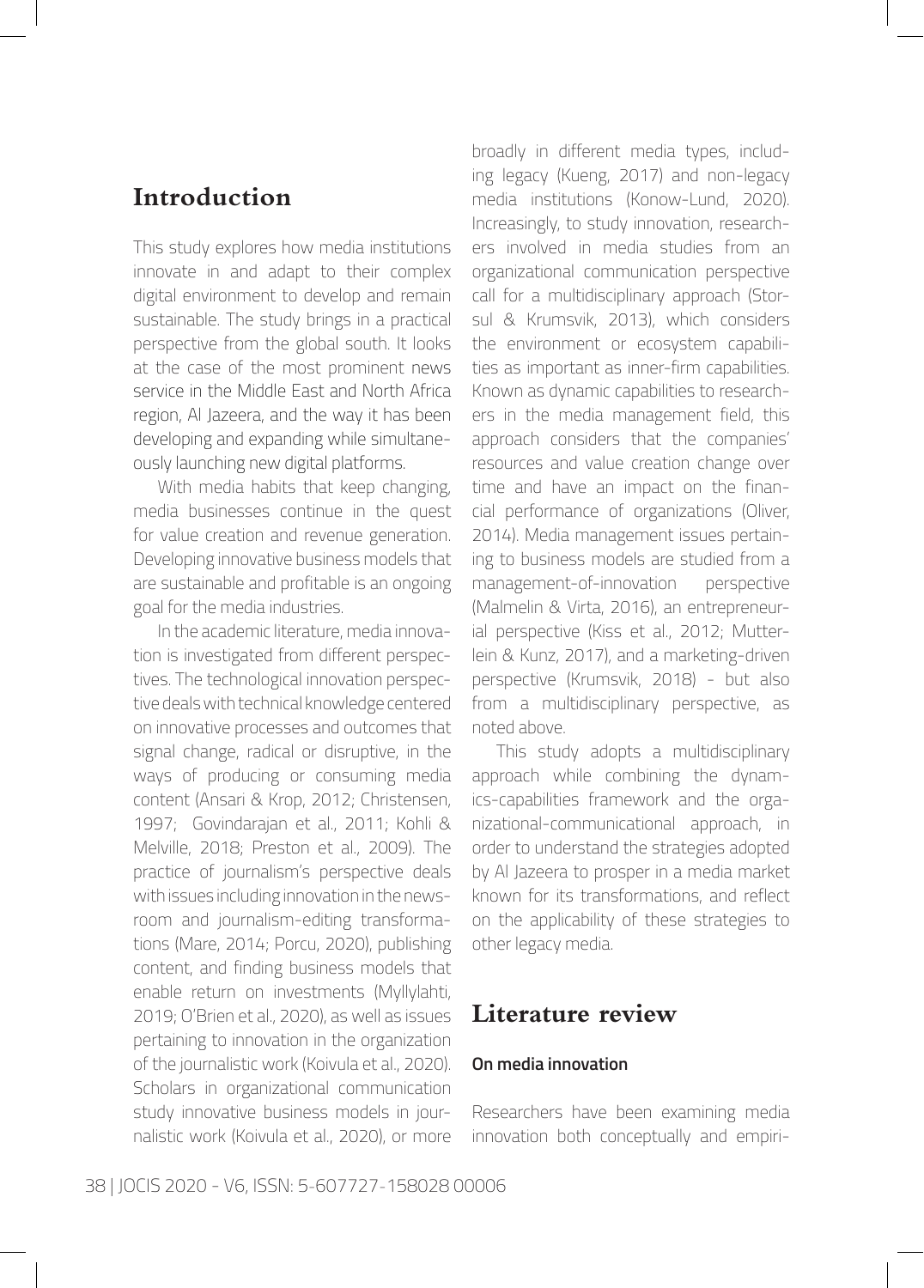cally with various questions that relate to areas including management of resources and business models (Baumann, 2011; Boczkowski, 2004; Penrose, 1959; Peteraf, 1993; Picard, 2010; Wernerfelt, 1984), content production and distribution (Lin, 2012; Pavlik, 2001), new modes of consuming content (Jenkins, 2006; PricewaterhouseCoopers, 2009; Van-Weezel, 2009), and the introduction of new devices into social life (Rogers, 1986, 1995; Wellman & Berkowitz, 1988, William & Edge, 1996). Salient influences on innovation is another area of study found in the works of Daidj (2018), Kunz et al. (2016), Oliver (2013) and Storsul & Krumsvik (2013). For instance, for Storsul and Krumsvik (2013), factors considered in media innovation include technology, market opportunities and user behavior, the behavior of competitors, regulation, industry norms, company strategy, leadership and vision, organizational structure, capacity and resources, and culture and creativity. Dogruel (2013) points to four features that characterize media innovation: "newness, economic or social exploitation, communicative implications, and a complex social process" (p. 39). Additionally, she calls for a holistic approach to research media innovation as a multi-level process, societal but also inclusive of diverse actors involved in the innovation process and while mindful of the multiple level parameters including policy, regulations, and market segmentation (Dogruel, 2015). Kueng (2017) argues that organizational challenges are the main concern for legacy media aiming for digital transformation. Lehtisaari et al. (2018) argue that innovation saves costs and transforms the ability to make revenues.

According to Spyridou et al. (2013, p.78), "innovation, convergence and dialogical models of journalism come in different shapes and sizes, strongly influenced by local contingencies both internal (practices, rituals, routines) as well as external (regulation, competition, shareholders, public)". Facilitating the right environment for innovation is crucial to promote, adopt, and produce innovation. Research on US and Scandinavian media by Lehtisaari et al. (2018) argues that innovation strategies in media companies are not vulnerable to the geographic or cultural contexts relating to where those companies are based: regardless of where they are based, media organizations are all equally concerned with revenue creation, and seek independence from the grip of social media companies.

#### **Dynamic media capabilities theory**

Credited by originating the term *dynamic capabilities*, Teece et al. (1997) argue that firms that prove their dynamic capabilities by identifying, grasping, and organizing efficiently around new opportunities have a competitive advantage when facing change. Monitoring environmental transformations and responding to change by undertaking new alliances and acquisitions are the main functions of dynamic capability for Kranenburg and Ziggers (2012) who define the term as,

> the company's ability to purposefully create, extend, or modify its resource base. A dynamic capability is a deeply embedded set of skills and knowledge exercised through a process enabling a company to stay synchronized with market changes and to stay ahead of competitors. (Kranenburg and Ziggers, 2012)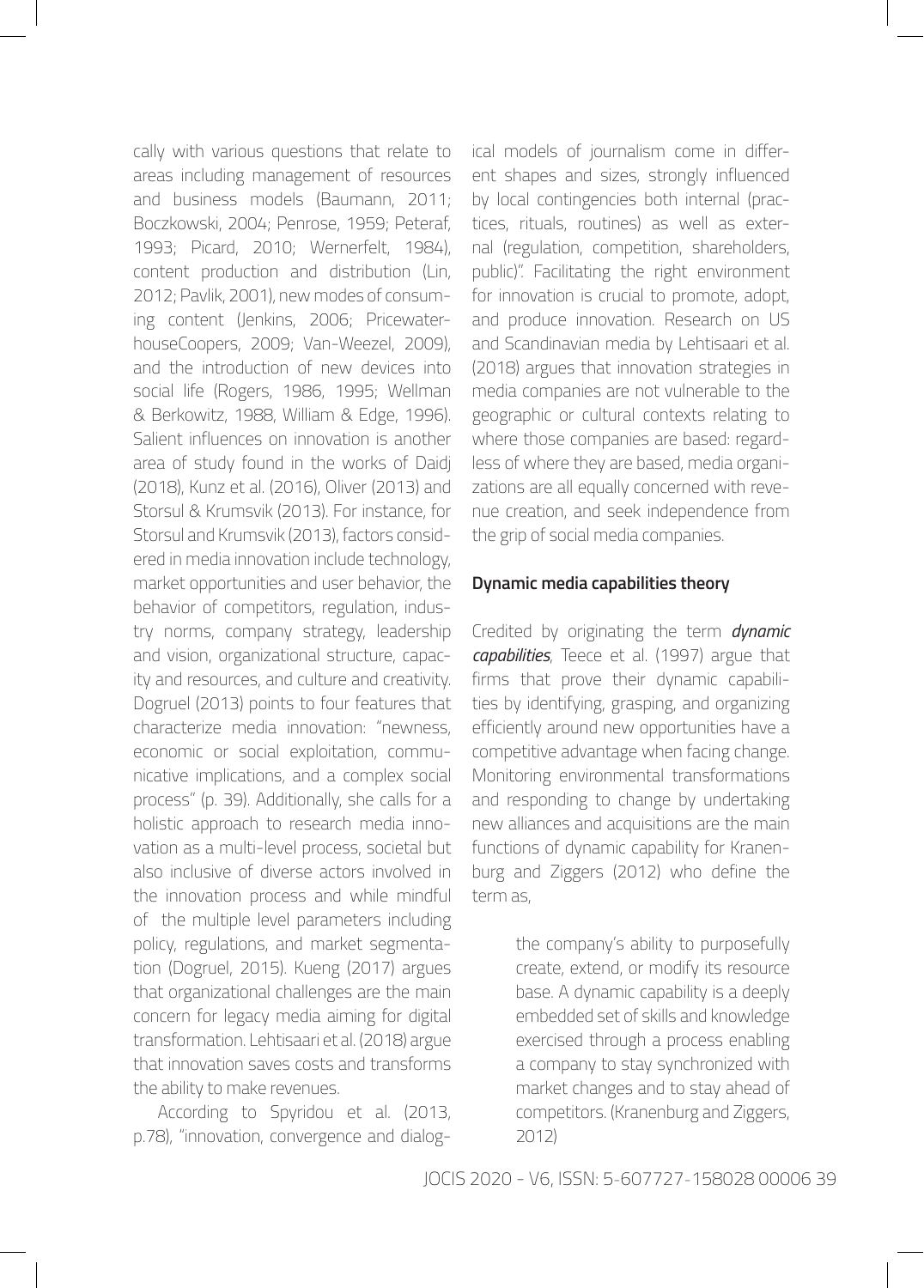Dynamic capability is then the aptness for adapting to new environments, markets, and powers. Oliver (2016) argues that media firms attempt to cope with market changes by developing experimental strategies involving different business models and inner-organizational transformations. From a dynamic capability perspective, to face market changes firms need to renew their resources, and to take steps and initiatives to identify their capabilities and competencies in order to navigate transformations (Oliver, 2018). Organizational flexibility toward change becomes a requisite to face the industry's digital disruption. Having the ability to transform into flexible networked organizations supports media organizations' sustainability and competitive advantage (Kranenburg and Ziggers, 2012). Jantunen et al. (2012, p.142) argue that capability translates into effectiveness: "[T]he concept of capabilities refers to the firm's structures, processes and knowledge that are needed in carrying out productive operations effectively." Reeves and Deimler (2011) note that sustainable competitive advantage can come from the ability to read and act upon signals, the ability to experiment, the ability to manage complex multi-company systems, and the ability to mobilize. It is also argued that adaptability improves the performance of the organizations (Reeves and Deimler, 2011).

Drawing on the institutionalization of the communication management approach, Grandien and Johansson (2012) cite three factors affecting institutional change: functional, political, and social. Functional pressures could be tied to changes in the broader environment, and market changes such as those driven by digital adoption. Political pressures relate to the legitimacy of power distribution; while social resources are contained in the diversity of the groups forming the institution, holding beliefs and expectations different from one another. Grandien and Johansson (2012) call for further explorations, including the role of leadership and the temporality of the structural change, while Oliver (2018) calls for "intellectual bridging", which combines conceptual frameworks from dynamic capability, corporate strategy, and firm performance to understand the transformations of media firms using a holistic approach.

Scholars interested in the dynamic capabilities approach, including Oliver and Dogruel cited above, call for further research using integrated and multi-disciplinary approaches to understand the ongoing transformations occurring in media institutions. The legacy media institutions in particular in the MENA region are little studied, although they have been affected by the same global disruptive industry transformations and suffer similar functional and market changes (customers' media habits, social habits, competition with novel media formats, etc.) than the rest of the world.

## **Methodological approach**

This study adopts a qualitative empirical approach using a single instrumental case study in which "the researcher focuses on an issue or concern, and then selects one bounded case to illustrate this issue." (Creswell, 2007, p.74) This study uses multiple sources of evidence (Punch,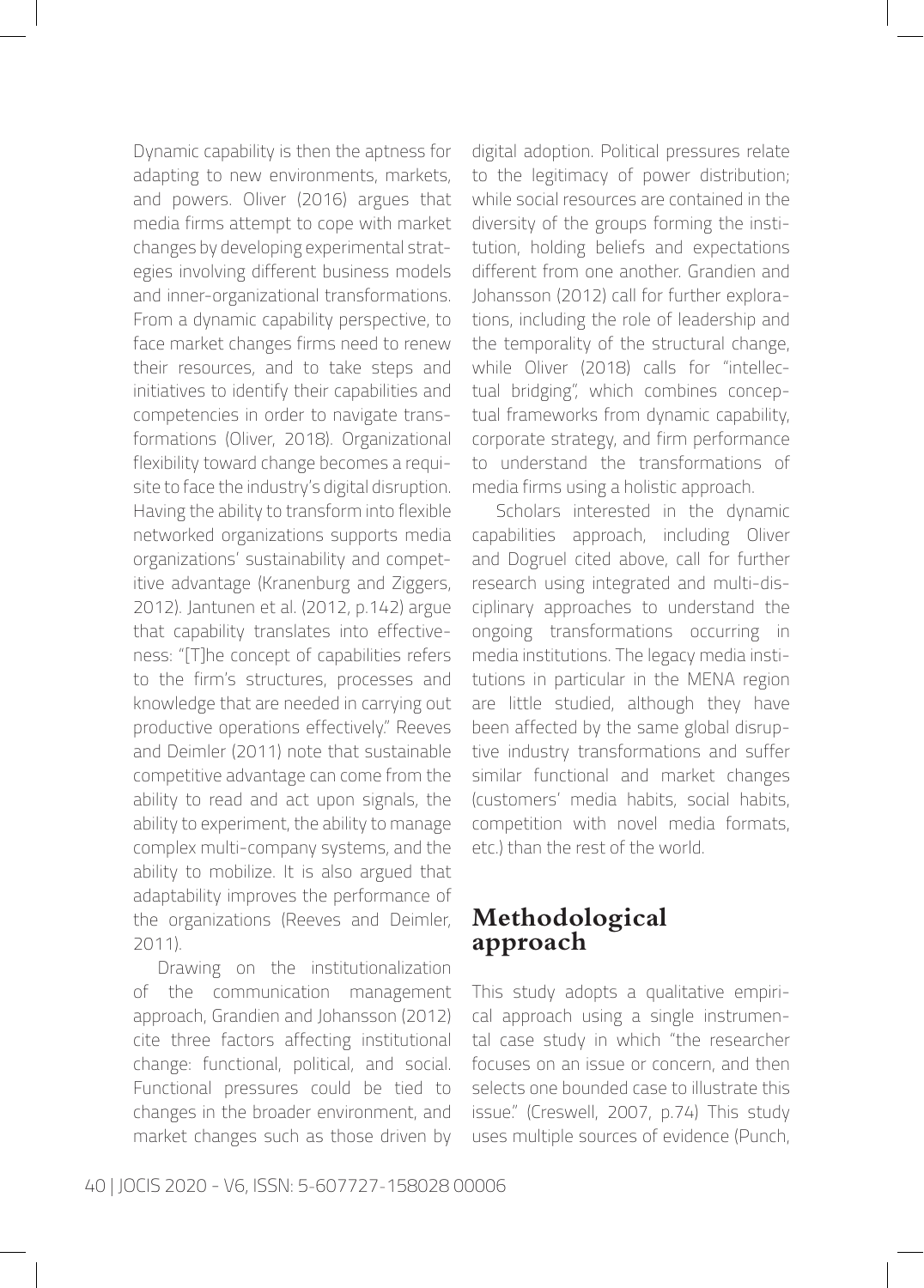2014), including secondary resources such as industry reports and documents about the case at hand, but also primary resources---more specifically, semi-structured interviews with experts in the media and digital-media industry. The interviews serve here as a source of information; "Case study research is a qualitative approach in which the investigator explores a bounded system (*a case*<sup>1</sup> ) (…) through in-depth data collection involving *multiple sources of information*<sup>2</sup> (e.g., observations, interviews, audiovisual material, and documents and reports), and reports a case description and case-based themes." (Creswell, 2007, p.73)

The case study gives insights into the question researched and enables a better understanding of the issue (Punch, 2014). In this research, the case study helps to understand media innovation from the perspective and practice of a popular media network in the Middle East.

Six interviews were carried out: two in face-to-face settings, and one by phone, each lasting about 60 minutes, while the three remaining interviews were conducted through email. In the US, the interviews were with the ex-*Chicago Tribune* App news strategist Joe Germuska, and with Rich Gordon, also an ex-journalist practitioner and publisher, with the *Miami Herald*. Both are currently educators and researchers in areas concerning digital publishing and online news media. They are purposefully selected because they offer an expert and outsider perspective on Al Jazeera's strategies and the way it has been navigating the shift from conventional media to new media operating at a multinational level. The third interview in the US was by phone with a senior Al Jazeera executive, now Head of Innovation at AJ+, Moeed Ahmad. The remaining three interviews were conducted by email with a senior Al Jazeera English News producer, Lea Harding, AJ+ Head of Audience development, Haris Alistic, and a senior strategist at Al Jazeera, who prefers to remain anonymous: for this paper, he will have the pseudonym Mohamed Sultan. All interviewees were offered anonymity, but only Sultan opted for it<sup>3</sup>.

The purpose of the interviews is twofold: First, to support the case study with opinions and insights from within. Secondly, to have an expert perspective on digital media innovation, and informed opinions from those who have experienced the shift from a legacy media institution to digital operation and the digital publishing stream. Their insider perspectives are unique considering both the role they have played in their respective organizations, and also the challenges they have faced or the opportunities they took or missed. Additional insights were collected through secondary resources, as well as through interactions with Al Jazeera's top managers, and while attending some of their public talks.

The analysis starts with a description of the case, followed by

> a focus on a few key issues (or *analysis of themes*), not for generalizing beyond the case, but for under-

<sup>3</sup> It is important to note that AI Jazeera applies an approval process for interviewing its employees. The approval process is long and difficult, as the employees need a waiver or approval to speak with researchers or interviewers. This has made it difficult to increase the pool of respondents.

<sup>2</sup> Bold and italic font is used in the original text.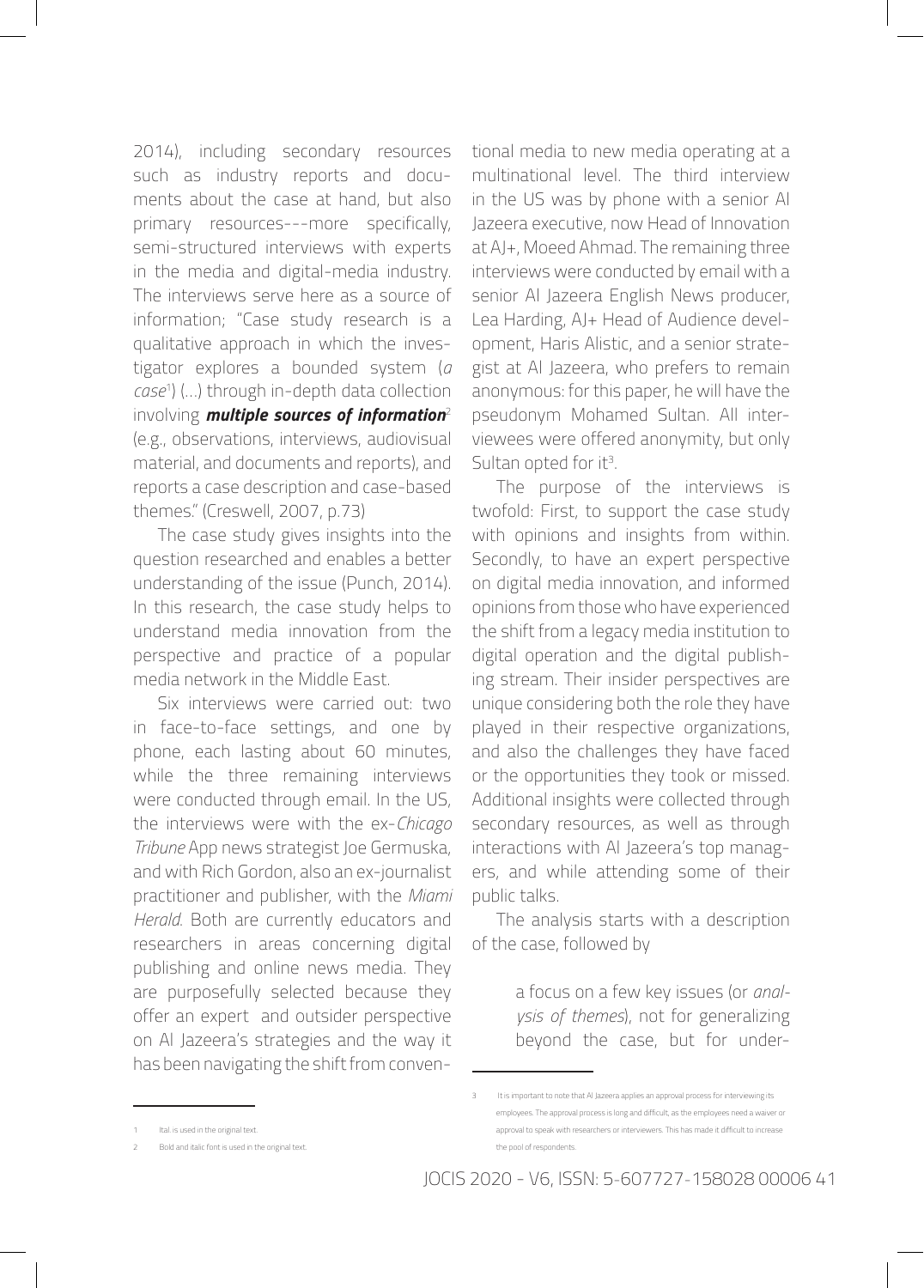standing the complexity of the case (…). In the final interpretive phase, the researcher reports (…) learning about the issue of the case or learning about an unusual situation. (Creswell, 2007, p.75)

The analysis of the interviews was completed by the author. After a thorough reading of the transcripts, four themes informing the case at hand emerged: the human capital; the audience; the business leverage; as well as value and risk management. In the following section, these themes are discussed to help understanding what innovation entails in a legacy media institution from the global south, and how did Al Jazeera navigate the changes that disrupted the media industries in the recent years. The story of Al Jazeera, supported by the opinions of some of its key employees combined with expert perspectives will provide insights for media professionals and researchers, as well as those interested in the development of legacy media intuitions, more particularly.

Al Jazeera is selected as the case study for this research for several factors: First, Al Jazeera was the first broadcaster to break with the mainstream loyalist way of doing news in the MENA region, as will be explained below. Al Jazeera has introduced and modernized reporting and distributing news. Additionally, Al Jazeera was avant-gardist as a legacy media in the region that experimented a globalization strategy in a business as volatile as news. It succeeded gaining audiences regionally, but also its early success with AJ+ speaks to its attempts for innovation and change. Its platforms may have not been successful or popular equally in terms of audience growth, awards gained or revenues and profits generated, but this does not conflict with its attempts to innovate and recreate, as will be discussed below. In this research, media innovation is understood in a broad perspective, as an exploration of alternatives toward a path to be sustainable and evolve in a complex media environment.

#### **The Al Jazeera Media Network (AJMN)**

The Al Jazeera Arabic News Channel was launched in Qatar in November 1996 by the Emir of Qatar, Sheikh Hamad Bin Khalifa Al-Thani. Its launch coincided with the closure of BBC Arabic, which allowed the new channel to learn from a top-tier news agency and even acquire some of its 250 reporters. Al Jazeera Arabic became synonymous with the Middle East to the broader public, specifically with their news scoop on Operation Desert Fox in 1998: Al Jazeera was the only foreign news agency that was allowed in Afghanistan when the American strikes began, which was a golden opportunity for Al Jazeera to provide an opinion and a perspective other than the American's, and which helped it gain credibility. Within the region, Al Jazeera developed a voice known to criticize socio-cultural taboos, but also issues from the political and economic realm, primarily in places other than its home, a point of persistent criticism. Al Jazeera, when it first started, introduced a novel and innovative way of doing journalism in the Middle East and North Africa (MENA), where typically media are state-owned, and, to a large extent, are loyalists and propaganda tools. Al Jazeera has developed to include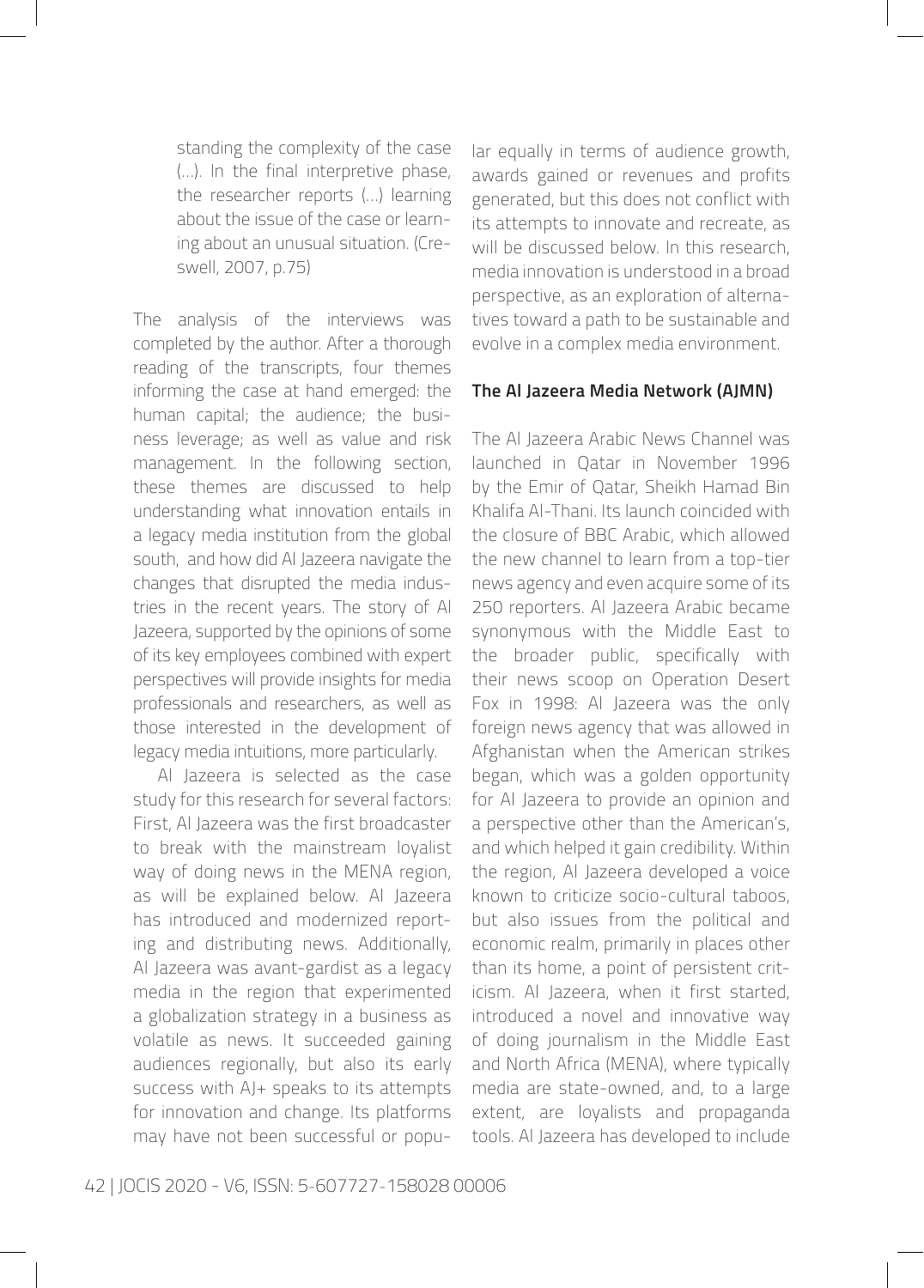an English-language service, introduced in 2006, and other broadcasting services, such as Al Jazeera Sports renamed beIN sports/beIN Connect, Al Jazeera Children, Documentary, and Mubashir (tr. live). Al Jazeera's other properties include a training center and a research center, which are beyond the scope of this study.

AJMN operated Al Jazeera America as a cable and satellite channel in New York from 2012 until its closure in 2016. The years before the decision to close Al Jazeera America were decisive, with regard to its market strategy, and as the result of which new and innovative business ventures started developing. The first that materialized was the online video channel, AJ+. Following AJ+, in 2017, Al Jazeera developed a new English podcasting service, Jetty, which changed its name in 2019 to Al Jazeera Podcasts, as well as a live-streaming digital competition for social media influencers, Sadeem<sup>4</sup> (launched in 2017), and a virtual-reality brand, Contrast VR (also launched in 2017).

#### **A brief introduction to AJMN online platforms**

AJ+ is an online news platform that offers information via short videos. It was launched in September 2014 from San Francisco, where Al Jazeera America was based. Now based in Washington, AJ+ targets young adults (aged 18-34) from different backgrounds. AJ+'s primary purpose is to engage its audience through bitesize content via mobile devices. AJ+

counts several products under its brand, including AJ+ In Depth, AJ+ Docs, Direct From, Untold America, and Original Shorts.

Launched as Jetty, Al Jazeera's podcast and audio storytelling platform is now called Al Jazeera Podcasts. Developed in 2016 and launched in 2017, it targets users interested in audio storytelling. It aims to "connect listeners around the world with podcasts that are engaging, challenging, and consequential" (Jetty. fm). Headquartered in San Francisco, initially Jetty targeted English speakers in the US and UK, both among the biggest markets for podcasts (Bhardwaj & Cheng, 2018). Now Al Jazeera Podcasts' audience is composed mainly of young adults consumers of content on-the-go.

Contrast VR is Al Jazeera's new approach to in-depth original documentaries, shot using 360 Virtual Reality (VR) and Augmented Reality (AR). Contrast VR uses an integration of Samsung 360-degree filmmaking technology with breaking news, and promises an immersive experience.

Sadeem is an influencers' training platform dedicated to the youth of the Middle East. It is a digital reality series of 15-week on-screen competitions featuring 15-24-year-olds from MENA who aim to become social-media influencers. Throughout the 15 weeks, young competitors create impactful and original content online under the mentorship of famous bloggers and influencers from across the Arab region.

These platforms have not been successful or popular persistently or consistently. In fact, Jetty has had a hard time gaining listeners before its name was

<sup>4</sup> Sadeem is an early name of this platform and competition. For this paper we will use this original name. Similarly, we will refer to the podcast platform with its original name, Jetty.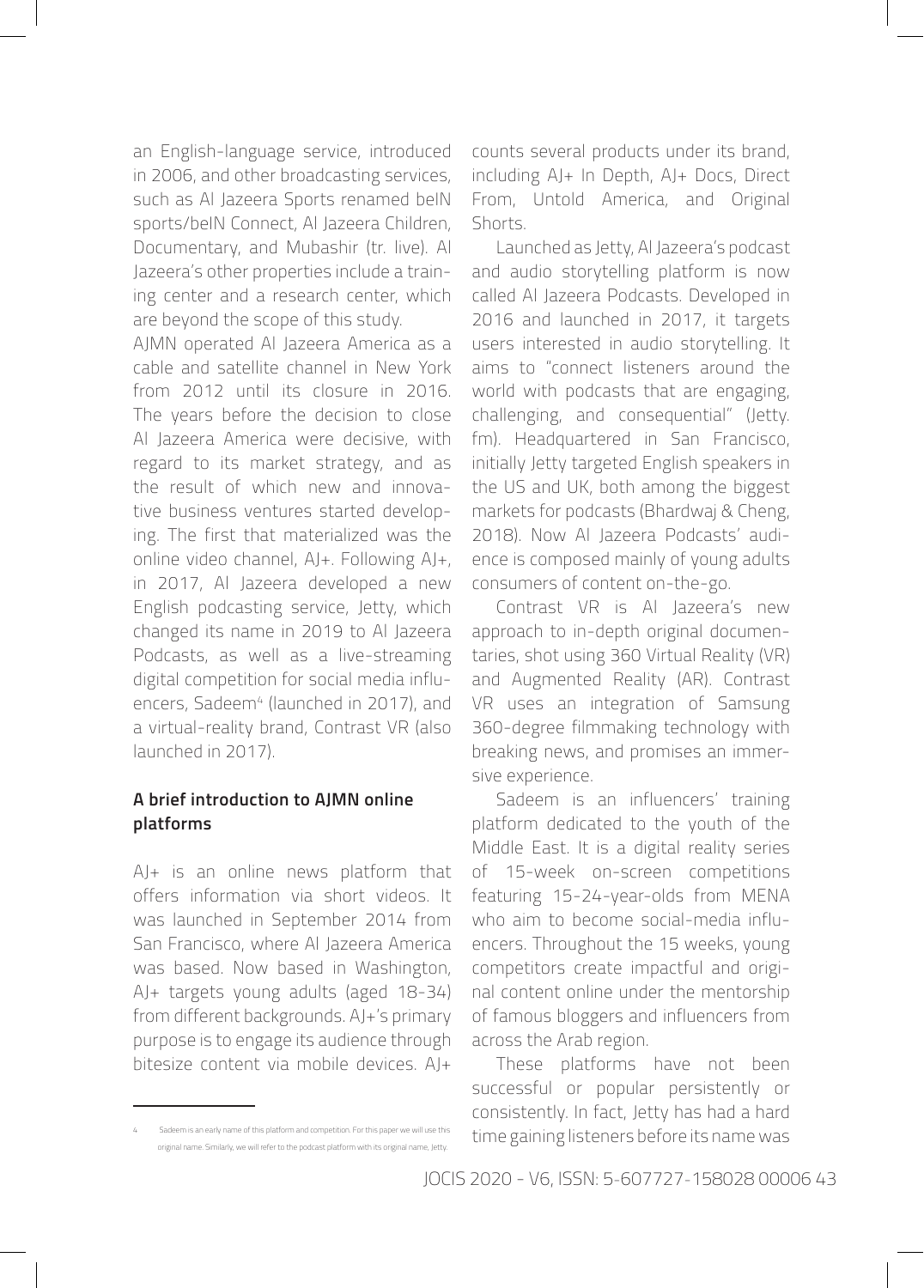changed to Al Jazeera Podcast; Contrast did not grow the way it was anticipated, eventually because the consumer VR market did not pick up, as one of the informants notes. In this research, innovation does not equate success. The research is more interested in understanding the strategies and process of developing the portfolio of the legacy media than speaking to how successful this portfolio is.

## **Study findings**

The findings are driven from the case analysis through the secondary research, case documents as well as interviews. From these sources, the research explores innovation and its practices, and the way AJMN develops and grows the news business. The findings discussed below are organized in four sections: identifying the opportunities that help leverage the business; managing the human capital resources; discovering the audiences that drive the business; and recognizing the opportunity value while reducing the risks.

#### **Taking opportunities and leveraging the business**

In this case, the legacy media- AJMN- is quite separate from its other products, like AJ+ or Jetty, which have been developing independently. This development is driven by leveraging procedures and processes rather than discovering new ones. Moeed Ahmad, the Head of innovation at AJ+, speaks about evolution and not innovation; "there was no innovation in technology," he says: the technology was happening, but the team identified, and experimented with, opportunities. For instance, with Sadeem, the opportunity was to build on the concept of reality shows that already existed, but to use it differently, with the rise of the influencers' business. Sadeem's birth is made possible by data analyses that prove a massive connected generation Z in the region. However, the market opportunity for Contrast did not materialize, as VR videos did not become an important thing for the consumer market, Ahmad adds. Consequently, Contrast and Jetty have only leveraged the website aj.com, but not the legacy media.

As for AJ+, it continues experimenting with new ways of operating on a small scale, rather than changing the processes of doing business. It adopted a short format to tell stories in 50 seconds. The experiments take place in the way the stories are crafted, designed, and then tested by different means until finding the most engaging and successful tactic, typically by making the stories viral (Al Rawi, 2019). "By tracking performance and tweaking the length, wording, format, etc. we reach the audiences and the platforms, and shift to what can work for more growth," says Al Jazeera's Itani (2016).

This speaks to an inclination to being entrepreneurial; this disposition to flair opportunities, learn how to try, use and adapt to them, and eventually, learn from failed attempts. Joe Germuska, who was responsible for finding innovative ways to tell stories when at the *Chicago Tribune*, also speaks about running tests and experiments on a story-by-story basis, just like AJ+. Because stories can stand alone, there is an advantage in testing by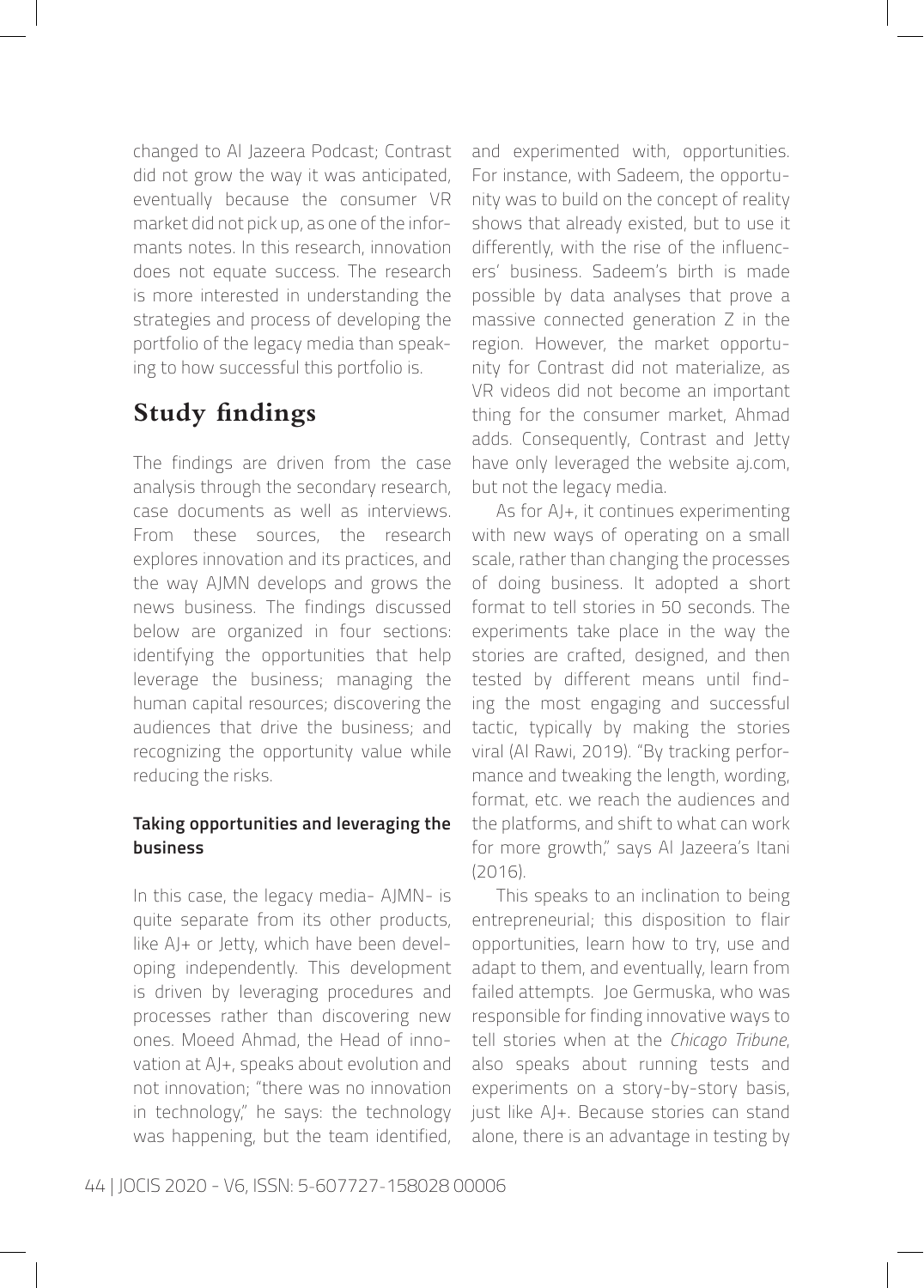unit, eventually thinking about add-ons to stories rather than experimenting with changes regarding the whole streamlined process of producing those stories. If a new procedure tested in one of the stories worked, then it can be taken and applied more generally. Germuska thinks there are advantages in doing so, as it reduces risks while providing an edge to the team.

#### **Focus on human capital**

The interviewees describe leaders within this organization as those who enable experimentation and support innovation. They are seen as visionaries, they fund and embrace new developments; they take risks. This goes back to a time prior to the launch of AJ+, in early 2010, when the top executives embraced the digital switch by recognizing upcoming opportunities. Since then, they have been freeing space to experiment, create, make mistakes, and try again.

From an organizational management perspective, the teams involved in new media development include highly-educated young professionals, with prior experience in the digital environment. They are either computer engineers, entrepreneurs, content producers, or marketers, with backgrounds in strategy and product or community development. Each platform is assigned a specific team that may or may not have experience in the platform they are hired for. For instance, initially, Jetty included hires who have been in the business of podcasting since the technology emerged, and have some experience in the podcasting market (jetty.fm). However, Sadeem's new hires come from a related business, considering the newness of the influencer reality-show business. Typically, hires are young, reflecting the target audience of these products, and they are expected to be innovative. "[I]nnovation is the job of everyone working in the company and not of one person," notes Harris, AJ+'s Head of Audience Development.

One cannot ignore the impact that Silicon Valley's culture has had on many entrepreneurs' mindsets and imaginations, including those of Al Jazeera's think tank, which was called the Innovation and Incubation Division before it became the Innovation and Research Group. The usage of the word incubation in this unit's name, in itself reflects the entrepreneurial mindset and the leadership disposition to turn the attempts into startup models and providing them with the managerial support needed, This impact is particularly true for entrepreneurship in the Middle East region in general, and especially after the 2011 Arab uprisings that ignited more Internet and social-media adoption, and a proliferation of start-ups in the region (Allagui, 2019). The entrepreneurship spirit was embraced by Al Jazeera and its technology enthusiasts, especially its leadership, says Moeed, "back at the time, other companies in Qatar say they want to innovate but they pay Google to do this bit, and Microsoft to do the other bit. In Al Jazeera, the executive team was passionate and excited to support entrepreneurship from within," he adds. Al Jazeera teams have mirrored the start-up culture by working independently to develop their units. For instance, at Contrast VR, the team was just assigned an overall goal to build VR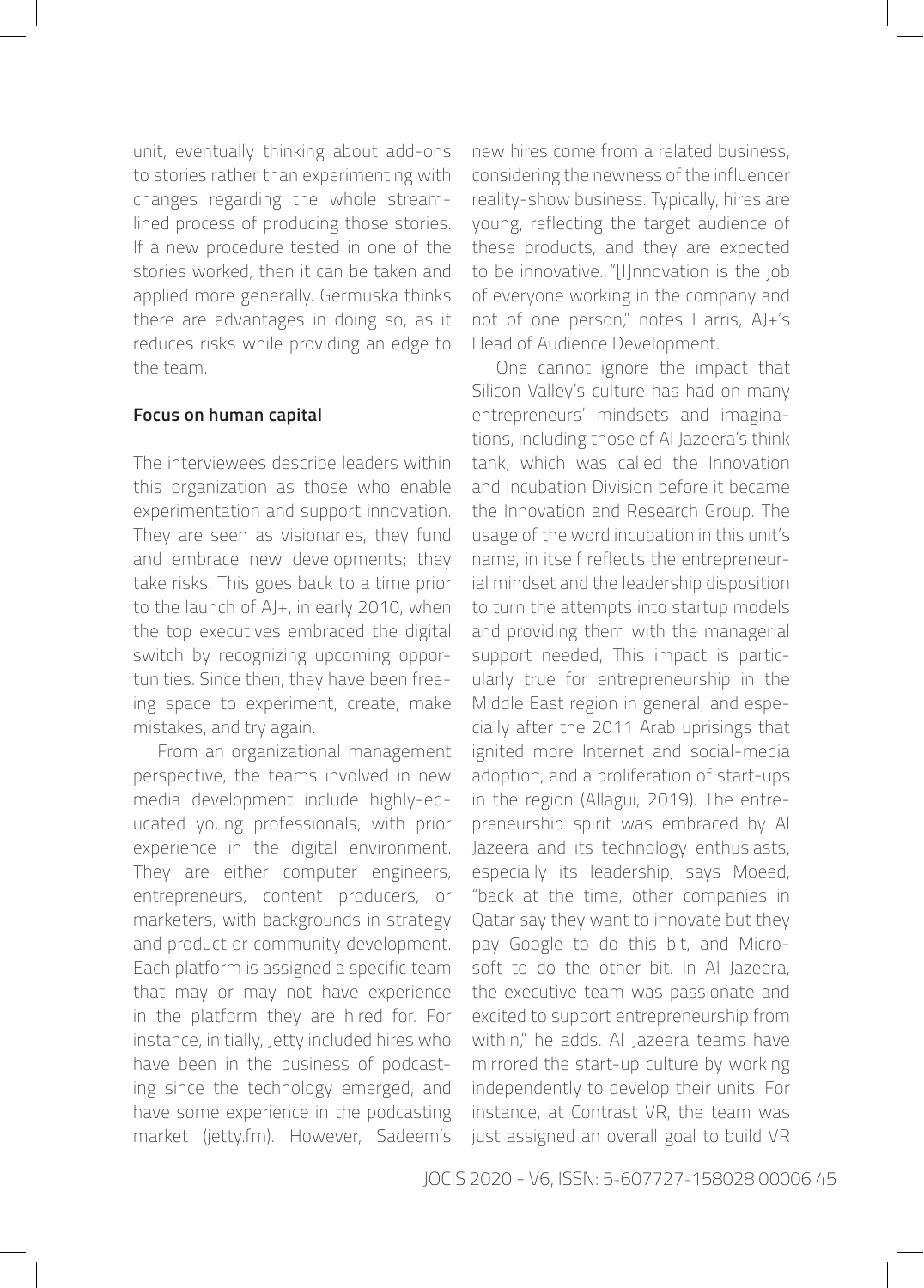experiences, but with no other detailed instructions, and with a small budget, said Zahra Rasool, Contrast VR editorial lead5. Leadership, teamwork, independent learning, and decision-making, with testing, failing, and testing again is the way to yield results according to my interviewees. The major difference, said Rich Gordon, is that Al Jazeera teams have the privilege of not having to think about revenues; and it remains unclear whether the digital units ever made any profit, he added.

#### **The audience drives the business**

The migration of audiences to newer digital platforms has threatened the survival of some broadcasters. Contrary to television that is news-centric, online news platforms like AJ+ position themselves as audience-centric, since they focus on connection opportunities with their audiences, including reach and engagement. For instance, AJ+ introduced multiple languages (Arabic, French, English, and Spanish), thus enabling the development of its audience base.

With Sadeem, AJMN identified another opportunity for growth. In the post-uprising breakthrough in the media habits of the youth of the MENA region, young people became highly connected to the Internet as smartphone owners, cultural content producers, mobile news consumers, and social media influencers' followers. In response, AJMN launched Sadeem, an entertainment platform that connects with this growing audience. AJMN adapted its channels and tone of voice to the users' media consumption patterns and their online behaviors. Harris speaks about how AJMN is innovative. He says,

> AJ+, Jetty, Contrast, Sadeem, digital first focus of AJE, AJA, AJM online ventures and their separation from TV clearly shows the innovation mindset of AJMN. It's not well known that AJMN was the first company in the world to start with news coverage on Twitter (native tweeting of news and not just pushing links and headlines), first to use Facebook pages as editorial platforms and first to publish full live stream on YouTube (in the region). AJ+ launched and defined an entire industry.

The dramatic shift in audiences' behavior, with the emergence of the Internet and new media development, left no media company out of danger of industry transformations. The marketing approach, that puts the consumers at the core of the company's business and frames the product or service upon consumers' needs and wants was not a concern in the news business, back then non-audience driven. It is only later, when the audiences began discovering the YouTube and alike and shifting between platforms that news media, like Al Jazeera, started exploring alternative ways to do news, driven by where the audience is. Audience segmentation, niche audiences and other expressions referring to some homogenized groups of audiences sharing common interests in news styles or platforms (ex. bit-size news or podcasts, on-the-move, etc.) that are different

Zahra Rasool, in a public talk on October 1st, 2017, Qatar.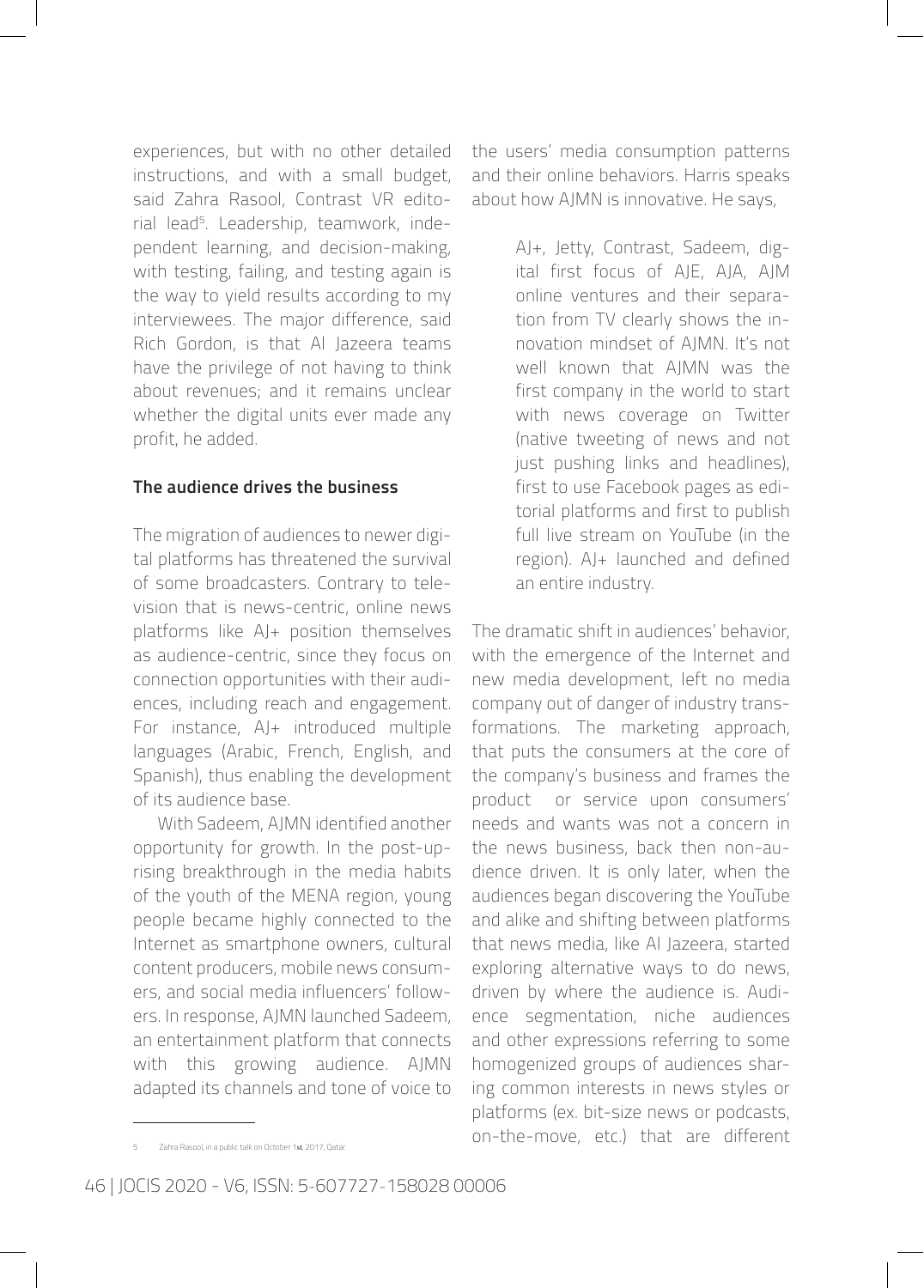and heterogeneous from other audience segments, impacted the news industry. Jarvis (2016) addressed this audience perspective in his essay, "Death to the mass," where he explains that the one size fits all is no more viable. The question becomes, how does a focus on audience generates innovation? In the case of Sadeem, for instance, it did. The starting point of Sadeem venture was the audience. The finding that a large group of young Arab people in the Middle East, little interested in news, and unlikely to become Al Jazeera audience at any point of time, according to Sultan, triggered the interest of the team. The quest became what are they interested in and how can Al Jazeera bring them closer. Then, Sadeem was born.

#### **Identify the value and reduce the risks**

In the case of AJMN, the new platforms capitalized on the brand name of Al Jazeera to attract talented professionals wanting to join the company. Additionally, extending the reach of the content from legacy TV to digital enabled gaining some value, as did identifying opportunities for cross-platform content integration, such as bringing stories from TV to digital. This facilitates a life extension of the stories and increases the capacity to spark a synergy on the operational level. However, since it is story-based, content has a short time value. Harris sees the value in extending the reach of the AJMN audiences, he notes

> The biggest added value was extending the reach of the content initially. Today, it is clear that we

have brought totally new audiences and markets to AJMN and extended our reach way beyond what it was before. Hadn't AJMN done that, it would be at risk of withering away as many traditional print, radio and TV companies have, with the ageing and shrinking audience.

Taking risks with trying and failing and experimenting with alternatives enables not only the identification of new values, but also possible new processes and outcomes. "You've got to have leaders who leave space for this," says Moeed, "who are risk takers themselves and who understand how important is to enable the team to learn, make mistakes, and try again." Moeed adds, what the team needs is "to earn enough trust to try, fail and develop, and be given enough space to figure out what's a good value." He describes this as the innovative culture that fosters value.

Gordon and Germuska also agree on the challenges of innovation in the media environment. For Germuska, it takes experimentation and commitment to build an innovative environment where failure is just part of the learning and innovative process. Innovation does not come without a cost; eventually, some part of the existing business could be threatened, as Schumpeter (1994) explained with his concept of 'creative destruction', but the experiment would pay off in the long run, he argues. It is difficult for management to be willing to lose money while trying new experiences, especially in legacy media institutions, he adds. Gordon also points to the fact that big structures and cumbersome media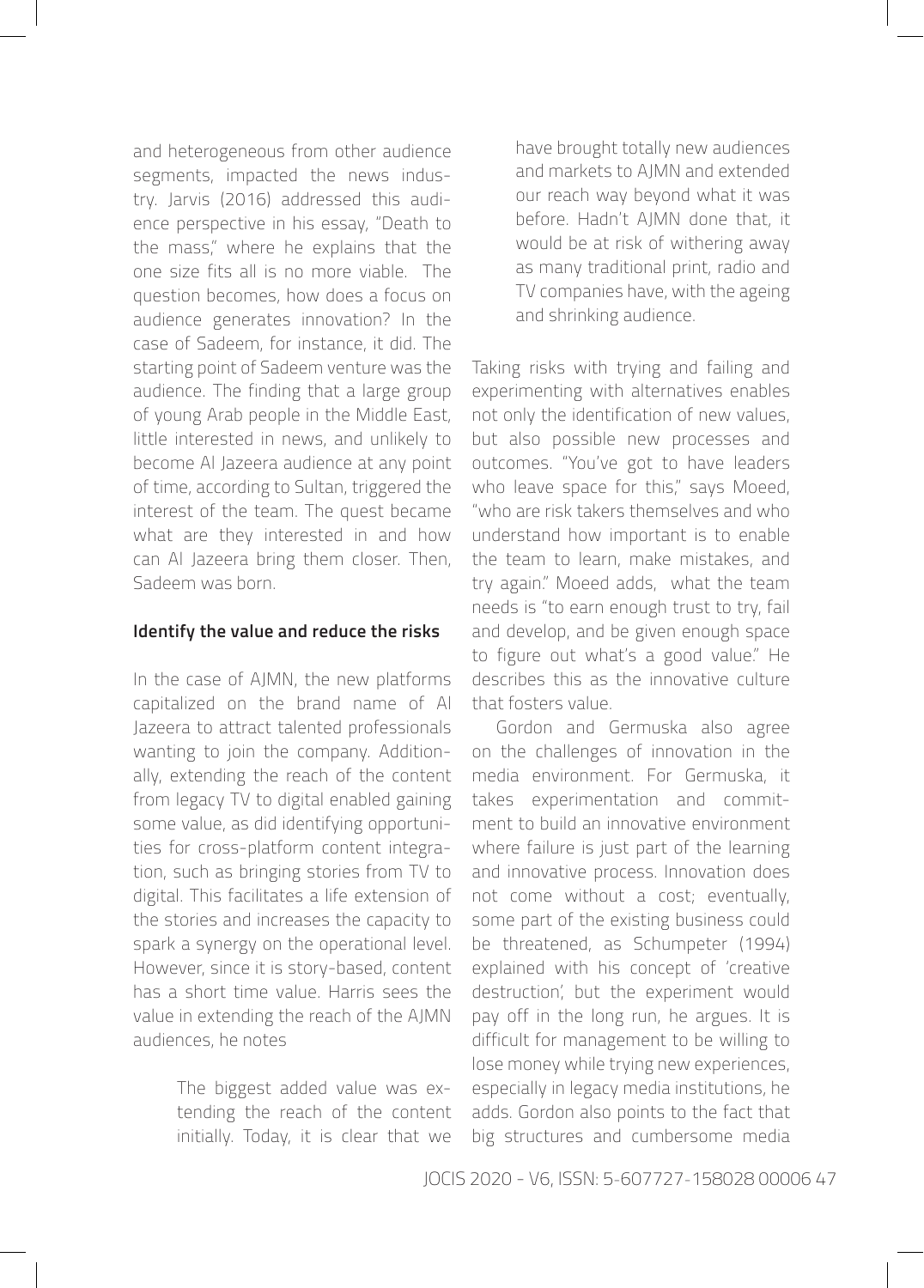companies are unlikely to become innovative; he argues that smaller companies, organized like startups, have better chances of success in their development process. Christensen (1997) recommends that established companies try new products in a separate company, as far away as possible from the established parent company, to avoid internal competition. AJMN applies the same principle, as the new units---whether AJ+ or Jetty or Sadeem—are to some extent all independent units that are not competing with the broadcasting service, but developing in different markets.

However, Germuska also points to some limitations to such a process. First, when the experiment works, it often means that there is an assumption that when applied to other platforms it would work equally well. Often times it does not, and the team returns to new experiments and new tests, with frustration and disappointment. Secondly, and most importantly, with such a piece-based process, it is difficult to scale up the business, says Germuska. Media organizations look for ways to grow and make a profit. With little wins on a unit-by-unit basis, it is unlikely that processes get transformed and mainstreamed in a way that enables significant cost savings or higher revenues.

AJMN operates with no monetization objective, as it is funded by the Emir of Qatar. This presents a less risky environment for the creative teams, who would thus be more prone to espousing innovation, since the organization does not tie them to revenue generation. Keeping only the consumers in mind, the new media team can focus on their commitment to exploration and experimentation, while being freed from the need for making a profit. Harris adds,

> We didn't do a single thing with profit in mind. We always focused on being a voice of the voiceless and telling the important stories of our time from native perspective of global south (not an ego-centric perspective of self-perceived western superiority). In general, profitability is surely attainable but the models would have to be different.

### **Discussion. Diversification and patterns of legacy media transformation**

Aside from mergers and corporate acquisitions, media institutions may turn to diversification to scale up their businesses. The diversification strategies developed by AJMN over a decade exemplify the ways media companies may adapt to their changing business environments. This broadcaster chose to expand both horizontally and vertically. The horizontal expansion translates into the development of multiple platforms in different areas of specialization (entertainment, news, production, etc.), enabling access to new audiences with various interests. The vertical expansion is platform-based and enables access to audiences with similar core interests but differences in other characteristics, be these language, or locality. The learning and insights gained from experimenting with the development of one platform are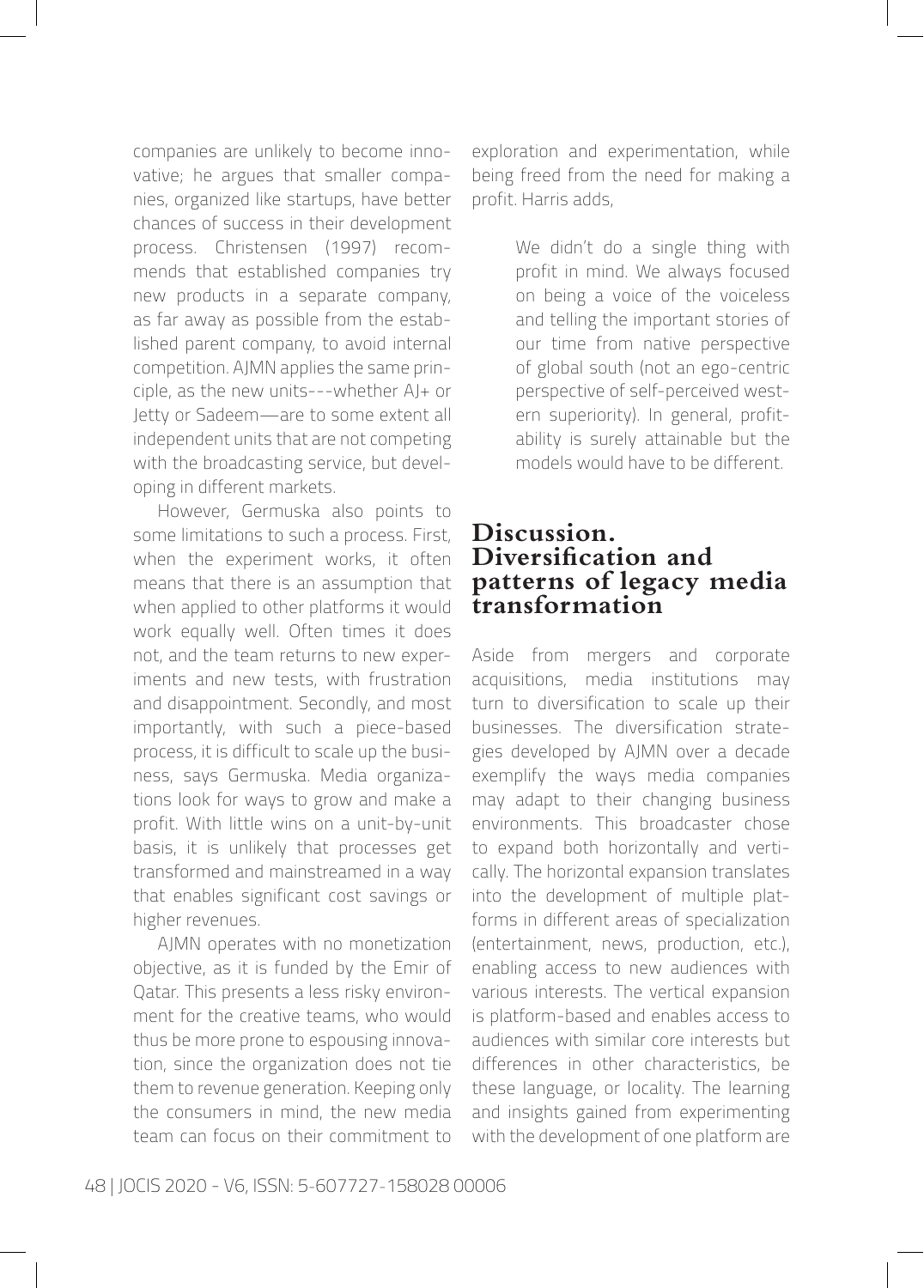

Figure 1. The integrated structure of Al Jazeera and its digital platforms.

shared across the teams, even though each platform runs as an independent entity, separate in branding and behavior from the legacy medium.

Each platform is responsible for developing and improving its operating system. For instance, AJ+ looks for an innovative way to tell stories and improve its process, as argued by Oliver (2014), who notes that improving the organizational process helps organizations innovate and adapt to their new environments. For instance, instead of hiring reporters, AJ+ takes stories from third parties, freelancers, and press agencies (e.g. APP, Reuters, etc.), consequently lowering the cost of human capital. Both human capital and organizational structure play a role in the development of the new digital ventures in the case at hand.

Media institutions do not have to reinvent the business, but to identify ways of optimizing their resources, understanding their audiences and market trends, and experimenting with new ways of operating. Seeing that Millennials have different interests from the current Al Jazeera TV audience, the network opted to diversify its audience while not hurting the traditional brand, by creating separate brands, providing more room to grow the business. Kueng (2017) finds corporate culture, skills and competencies, and organizational flexibility, to be the basis of legacy transformation.

This study finds in resource management and corporate adaptability a means of innovation in media legacy institutions. Media organizations achieve higher performance when they can experiment, adapt, and change their resources to introduce improvements and achieve advantages, even though temporarily (Oliver, 2014). The case speaks to an adaptability model by discovering signals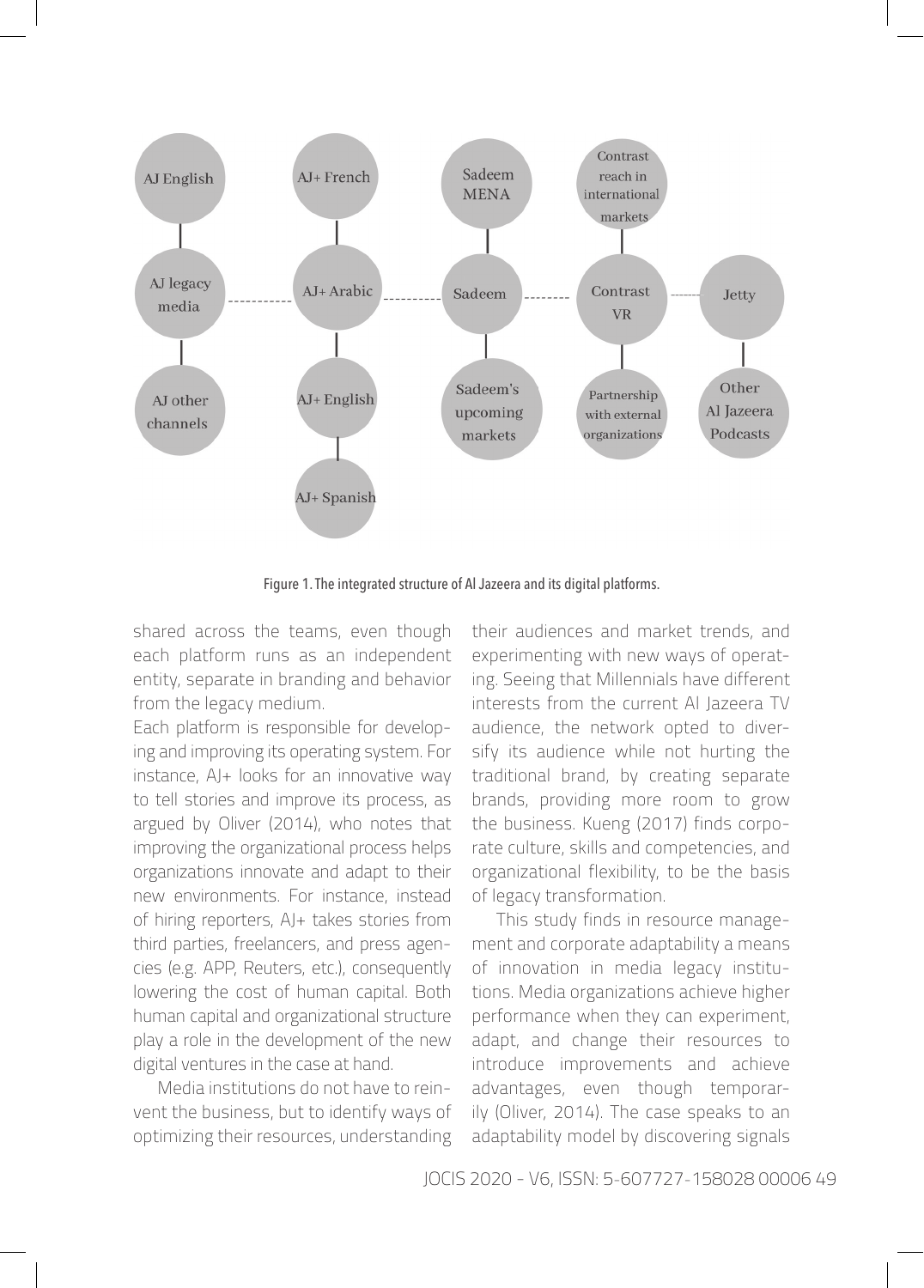and opportunities in its external environment and acting upon them (Reeves and Deimler, 2011). In the case studied, the innovation team prioritized optimization. The question became how to do things in an optimized way rather than in novel ways. Innovation, thus, is not about new inventions, but rather about improvements introduced in the ways of finding, producing, developing, telling, and distributing stories, which also demonstrates dynamic capabilities. According to Oliver, the development of dynamic capabilities "can be achieved by four tangible resource-based approaches; investment in new organizational processes and routines; product innovation and development; forming strategic alliances; corporate acquisitions and mergers" Oliver (2014, 62). The case of Al Jazeera illustrates a strategy of product optimization. Such a strategy can be explained by bricolage of interests and practices that enables changing some of the settings in order to improve the product or the process by experimentation. The research findings mirror those of Heft and Dogruel (2019) who speak about freedom and flexibility enabling the establishment of new journalistic concepts and experimentation, thanks to the support of founders and journalists who create an entrepreneur culture, adopt flexibility, and advance team spirit.

Both organizational structure and decentralized decision-making processes play a crucial role in the development of new products, while adopting a creative space and ensuring autonomy to brainstorm, conceive, test, and run again. There is a consensus among the interviewees that AJMN executive team left good room to the media innovation department to act as a think tank or a startup and experiment a wide range of opportunities, be it market opportunities or small processes and initiatives in the news room, whether they materialized and succeeded or not. As Heft and Dogruel (2019) explain, a digital news enterprise enables freedom when facilitated by "organizational autonomy, such as flat hierarchies allowing all members to get involved to a certain extent in managerial decisions as well as editorial processes." (p. 689).

For new-venture optimization, it may be surprising that a legacy medium invests in several digital opportunities simultaneously. The findings show that this is possible if support is provided to the executive team, but also if staff are freed from monetization pressures. Victor Pickard argues that the market is destructor of journalism, and that news organizations need to be non-commercial or subsidized to succeed (Pickard, 2009). He notes, "[c]ommercialism lies at the heart of this crisis; removing it could be transformative." (Pickard, 2020) AJMN has never claimed to be profitable or that monetization contributes to its success, "we didn't do a single thing with profit in mind," says Harris; AJMN settled on a non-commercial business model of news.

While it is not common to ignore monetization, it is reasonable to believe that other organizations, aiming to innovate and diversify, can facilitate new ventures inspired by audience trends emerging from media audience changes and transformations. Davidsson and Wiklund (2000) call this the strategic adaptation perspective that reduces the importance of the individual in favor of the gover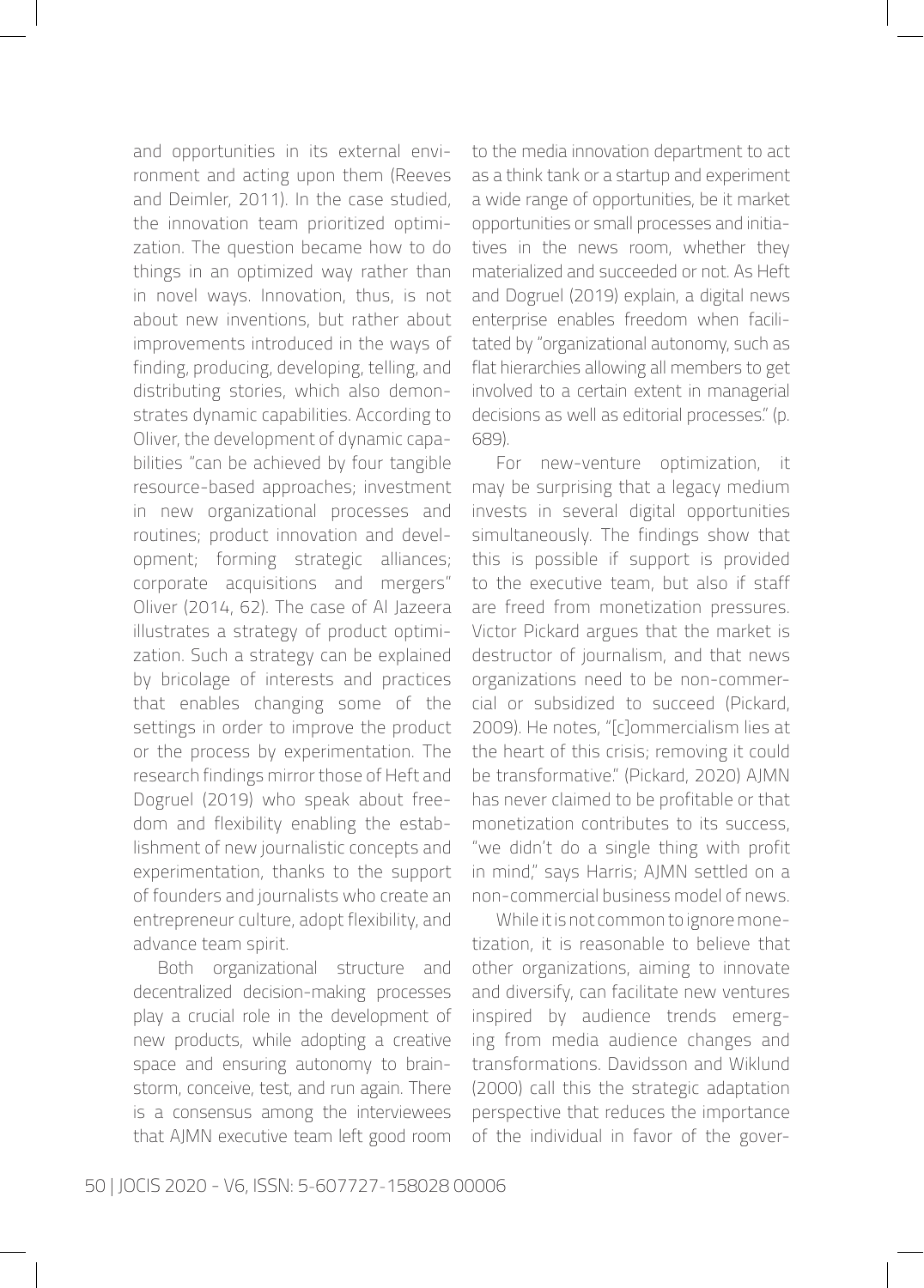nance structure. It is, in fact, an organizational model that enables managers to use resources in dynamic ways instead of inhibiting them by a rigid structure. Al Jazeera's new unit-governance model and management approach are poles apart from the managerial decisions made in the Arabian Gulf context, as per Siddique and Siddique's research (2019), who found that the decision-making style in the region continues to bank on an autocratic and pseudo-consultative style.

## **Conclusion**

Al Jazeera introduced a breakthrough model with regard to freedom of expression and new ways of doing journalism in the region. From its early days, not having any pressure to generate revenues from its operations and be profitable helped the team develop content quite smoothly. However it is uncommon for a non-public media institution to be able to prioritize content over monetization.

The capabilities discussed above to adapt and evolve in such a dynamic environment is what helped AJMN in its journey to remain sustainable. The team figured out ways to "reconfigure resources, assets, operating routines and competencies in order to improve its effectiveness in the pursuit of superior performance" (Oliver, 2014, 59).

Providing a start-up with the freedom it needs to function is a major contributing factor to its success. The new enterprises are not meant to be a smaller version of their 'parent' company, the legacy media institution. They need to develop into real businesses to be able to assess their success, as, in general, business success is still measured by profitability rather than impact. They are being developed as business ventures first and foremost, and thus do not operate in the shadow of the legacy media company.

This case is unique in the MENA region, as no other legacy media institution we are aware of has developed such a portfolio in the digital world. As research into entrepreneurship, start-ups, and business models is very limited in the region (Bruton et al., 2008; Kiss et al., 2012), this paper calls for more academic exploration to continue the conversation about the development of new media enterprises in the MENA region. Additionally, the lack of available data on the financials of the company represents a limitation in understanding Al Jazeera's innovation success in a dynamic market; but at the same time it represents a unique opportunity to understand media dynamics and performance aside from financial metrics.

## **References**

- Allagui, I. (2019). *Advertising in MENA goes digital.* New York, NY: Routledge.
- Al-Rawi, A. (2019). Viral News on Social Media. *Digital Journalism*, 7(1): 63-80.
- Ansari, S., & Krop, P. (2012). Incumbent performance in the face of a radical innovation: towards a framework for incumbent challenger dynamics. *Research Policy*, 41, 1357– 1374. 10.1016/j.respol.2012.03.024.
- Baumann, S. (2011). Effects of Changes in Technology and Media Usage on the Competitive Landscape and Strategies of the Media. In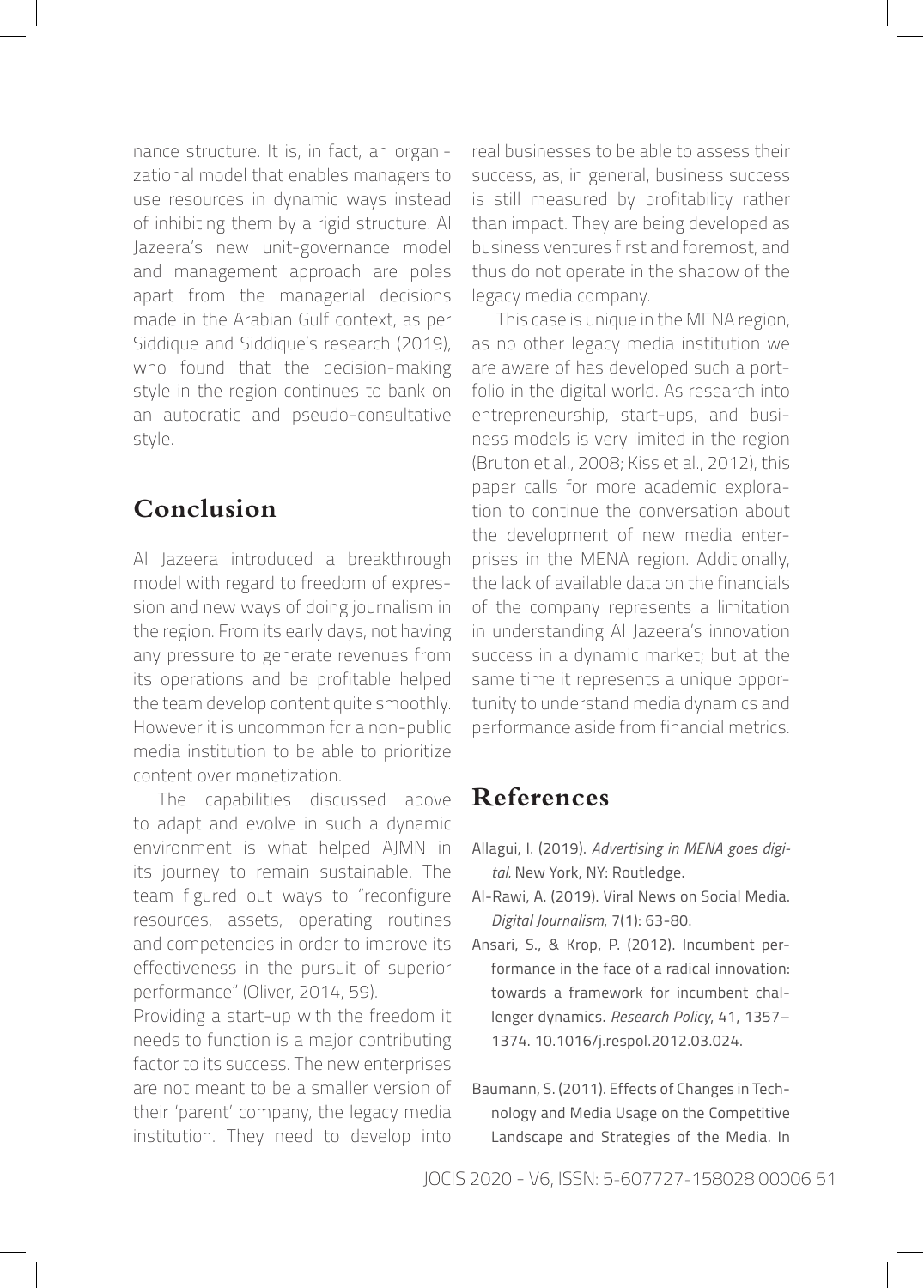Faustino, P., & Vukanovic, Z. (Eds.), *Managing Media Economy, Media Content and Technology in the Age of Digital Convergence* (pp.123- 138). Lisbon, Portugal: Media XXI.

- Bhardwaj, P., & Cheng, J. (2018. June 18). A Third of Americans Say they've Listened to a Podcast Last Month. *Business Insider*. https://www.businessinsider.com/ podcast-popularity-us-vs-global-average-charts-2018-6.
- Boczkowski, P. J. (2004). *Digitizing the News: Innovation in Online Newspapers*. Cambridge, MA: The MIT Press.
- Bruton, G. D., Ahlstrom, D., & Obloj, K. (2008). Entrepreneurship in Emerging Economies. Where Are We Today and Where Should the Research Go in the Future. Entrepreneurship Theory and Practice, 32(1), 1–14. http://onlinelibrary.wiley.com/doi/10.1111/j.1540- 6520.2007.00213.x/full
- Christensen, C. M. (1997). *The Innovator's Dilemma. When New Technologies Cause Great Firms to Fail*. Boston, MA: Harvard Business Review Press.
- Creswell, J. W. (2007). *Qualitative inquiry and research design. Choosing among five approaches*. Thousand Oaks, CA: Sage.
- Daidj, N. (2018). Strategic Management. In Albarran, A. B; Mierzejewska, B., & Jung, J. (Eds.), *Handbook of Media Management and Economics,* (pp. 111–128). London, UK: Routledge.
- Davidsson, P., & Wiklund, J. (2000). Conceptual and Empirical Challenges in the Study of the Firm. In Sexton, D., & Landstorm, H. (Eds.), *The Blackwell Handbook of Entrepreneurship*, (pp.26-44). Oxford, UK: Blackwell.
- Dogruel, L. (2013). Opening the Black Box---Conceptualizing of Media Innovation. In Storsul, T., & Krumsvik, A. (Eds.), *Media In-*

*novation. A Multidisciplinary Study of Change,* (pp.29-44). Gothenburg, Sweden: Nordicom.

- Dogruel, L. (2015). Innovation research in media management and economics: an integrative framework. *Journal of media business studies*, 12(3), 157-167.
- Downman, S., & Murray, R. (2018). *Hyperlocal Journalism and Digital Disruptions: the Journalism Change Agents in Australia and New Zealand*. New York, NY: Routledge.
- Garrahan, M., & Shannon, B. (2018, February 21). Vice, BuzzFeed and Vox Hit by Changes in Digital Media Industry. *Financial Times*. https://www.ft.com/content/482dc54a-1594-11e8-9376-4a6390addb44.
- Govindarajan, V., Kopalle, P. K., & Danneels, E. (2011). The effects of mainstream and emerging customer orientations on radical and disruptive innovations. *Journal of Product Innovation Management*, 28, 121–132.10.1111/j.1540- 5885.2011.00865.x
- Grandien, C., & Johansson, C. (2012). Institutionalization of Communication Management. *Corporate Communications: an International Journal*, 17(2), 209-227.
- Heft, A., & Dogruel, L. (2019). Searching for Autonomy in Digital New Entrepreneurism Projects. *Digital Journalism*, 7(5), 678-697. https://doi.org/10.1080/21670811.2019.15 81070.
- Houpt, S. (2013, February 21). We wanted to Believe in OpenFile's Community Journalism---But the Dream is Dead. *The Globe and Mail*. https://www.theglobeandmail.com/report-on-business/we-wanted-to-believein-openfiles-community-journalism---butthe-dream-is-dead/article8953664/.

Itani, O. (2016). What Life Means in Social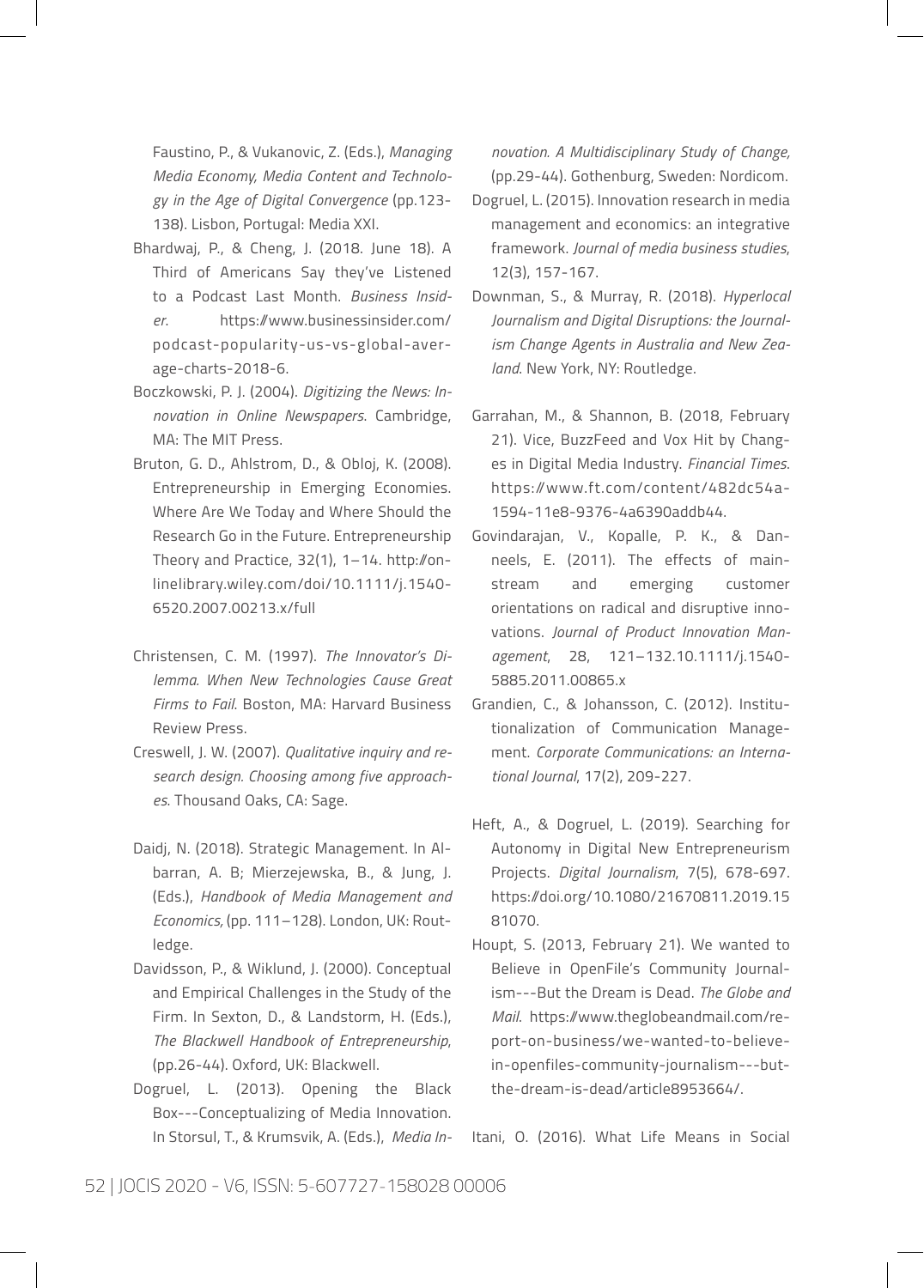Streams. Survival and Growth by Shifting the Platform Strategy. *Slide share*. https://www. slideshare.net/journalismnews/ousamaitani-spotlight-the-success-and-challenges-of-aj-and-its-new-distributed-newsstrategy?qid=23f000a1-7769-4a5d-93c5- 4c46d304c826&v=&b=&from\_search=2

- Jantunen, A., Ellonen, H.-K., & Johansson, A. (2012). Beyond Appearances---Do Dynamic Capabilities of Innovative Firms Actually Differ? *European Management Journal*, 30, 141- 155.
- Jarvis, J. (2016, May 23). Death to the mass. *Medium*.
- Jenkins, H. (2006). *Convergence Culture. Where Old and New Media Collide*. Cambridge, US: MIT press.
- Kiss, A. N, Danis, W. M., & Cavusgil, S. T. (2012). International Entrepreneurship Research in Emerging Economies: a Critical Review and Research Agenda. *Journal of Business Venturing*, 27(2), 266–290.
- Kohli, R., & Melville, N. P. (2018). Digital innovation: a review and synthesis. *Information Systems Journal*. https://doi.org/10.1111/ isj.12193
- Koivula, M., Villi, M., & Sivunen, A. (2020). Creativity and innovation in technology-mediated journalistic work: mapping out enablers and constraints. *Digital Journalism*, https:// doi/full/10.1080/21670811.2020.178896 2.
- Konow-Lund, M. (2020). Reconstructing investigative journalism at emerging organizations. *The Journal of Media Innovations*, 6(1), 9-22. https://doi.org/10.5617/jomi.7830
- Kranenburg, H. V., & Ziggers, G. W. (2012). How Media Companies Should Create Value: Innovation Centered Business Models and Dynamic Capabilities. In Friedrichsen, M. &

Muhl-Benninghaus (Eds.), *Handbook of Social Media Management. Media Business and Innovation*, (pp.239-251). Berlin, Heidelberg: Springer.

Krumsvik, A. H. (2018). Redefining User Involvement in Digital News Media.

*Journalism Practice*, 12 (1), 19-31.

- Kueng, L. (2017). *Digital News Project. Going Digital. A Roadmap for Organizational Transformation*. Reuters Institute for the Study of Journalism. https://reutersinstitute.politics.ox.ac.uk/sites/default/files/2017-11/ Going%20Digital.pdf
- Kunz, R. E., Siebert, J., & Mütterlein, J. (2016). Structuring Objectives of Media Companies: a Case Study Based on Value-Focused Thinking and the Balanced Scorecard. *Journal of Media Business Studies*, 13(4), 257–275.
- Lehtisaari, K., Villi, M., Grönlund, M., Lindén, C.- G., Mierzejewska, B. I., Picard, R., & Roepnack, A. (2018). Comparing Innovation and Social Media Strategies in Scandinavian and US Newspapers. *Digital Journalism*, 6(8), 1029- 1040.
- Lin, T. T. (2012). Multi-Skilling as a Solution? Changing Workflow and Journalistic Practice and the Implications for International News. In Clarke, J. & Bromley, M. (Eds.), *International News in the Digital Age*, (pp. 90-109). London, UK: Routledge.
- Malmelin, N., & Virta, S. (2016). Managing creativity in change: motivations and constraints of creative work in a media organization. *Journalism Practice*, 10(8), 1041- 1054. https://www.tandfonline.com/doi/full /10.1080/17512786.2015.1074864
- Mare, A. (2014). New Media Technologies and Internal Newsroom. Creativity in Mozambique: the case of @verdade. *Digital Journalism*, 2(1), 12-28.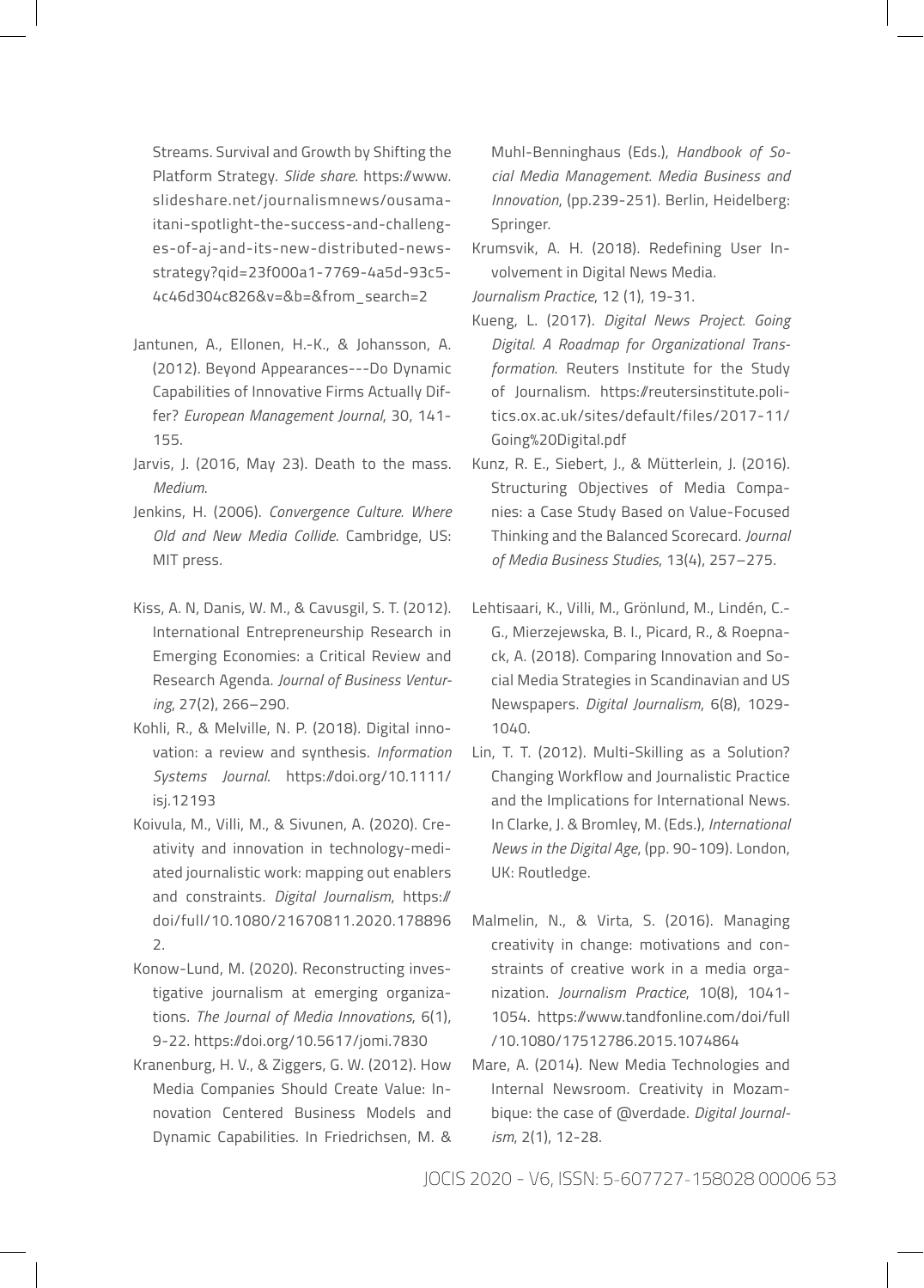- Mutterlein, J., & Kunz, R. E. (2017). Innovate alone or with others? Influence of entrepreneurial orientation and alliance orientation on media business model innovation. *Journal of Media Business Studies*, 14(3), 173-187. https://doi. org/10.1080/16522354.2018.1445162
- Myllylahti, M. (2019). Paying attention to attention: a conceptual framework for studying news reader revenue models related to platforms. *Digital Journalism*, 8(5), 567-575,https://www.tandfonline.com/doi/ full/10.1080/21670811.2019.1691926?src=recsys
- O'Brien, D., Wellbroack, C. M., & Kleer, N., (2020). Content for Free? Drivers of Past Payment, Paying Intent and Willingness to Pay for *Digital Journalism*–-a Systematic Literature Review. Digital Journalism, 8(5), 643-672. https://doi. org/10.1080/21670811.2020.1770112
- Oliver, J. J. (2013). Media Management Tools: UK Broadcast Media Executives Perspective. *The International Journal on Media Management*, 15(4), 245–257.
- Oliver, J. J. (2014). Dynamic Capabilities and Superior Firm Performance in the UK Media Industry. *Journal of Media Business Studies*, 11 (2), 57-77.
- Oliver, J. J. (2016). High Velocity Markets Drive Adaptive Capabilities. *Strategic Direction, 32*(1), 5-7.
- Oliver, J. J. (2018). Strategic Transformations in the Media. *Journal of Media Business Studies, 15(4), 278-299.*
- Pavlik, J. V. (2001). *Journalism and new media*. New York, NY: Columbia University Press.
- Penrose, E. (1959). *The Theory of Growth of the Firm*. Oxford: Oxford University Press.
- Peteraf, M. A. (1993). The cornerstones of Competitive Advantage: a Resource Based View. *Strategic Management Journal*, 14, 179-191.
- Picard, R. G. (2010). *The Economics and Financing of Media Companies*. New York: Fordham University Press.
- Pickard, V. et al. (2009). *Saving the news: Toward a national journalism strategy*. Washington, DC: Free Press.
- Pickard, V. (2020, Jan 27). We need a media system that serves people's needs, not corporations'. *Jacobin*. https://jacobinmag.com/2020/01/ corporate-media-system-democracy
- Porcu, O., Hermans, L., & Broersma, M. (2020). Unlocking the Newsroom: Measuring Journalists' Perceptions of Innovative Learning Culture. *Journalism Studies*, 21(10), 1420-1438. https:// doi.org/10.1080/1461670X.2020.1758956
- Preston, P., Kerr, A., & Cawley, A. (2009). Innovation and knowledge in the digital media sector. An information economy approach. *Information, Communication and Society,* 12(7), 994-1014. https://www.tandfonline.com/doi/ full/10.1080/13691180802578150
- PricewaterhouseCoopers. (2009). *Global Entertainment and Media Outlook 2009-2013*. 10th annual edition. New York, NY: PricewaterhouseCoopers.
- Punch, K., F. (2014). *Introduction to Social Research*. Third edition. Thousand Oak, CA: Sage.
- Reeves, M., & Deimler, M. (2011). Adaptability: the New Competitive Advantage. *Harvard Business Review*. July-August issue. Available at https:// hbr.org/2011/07/adaptability-the-new-competitive-advantage.
- Rogers, E. M. (1986). *Communication Technology: the New Media in Society*. New York, NY: Free Press.
- Rogers, E. M. (1995). *Diffusion of Innovation*. New York, NY: Free Press.
- Schumpeter, J. A. (1994). *Capitalism, socialism and democracy*. London, UK: Routledge. Shixin, I. Z. (2019). The Business Model of Jour-